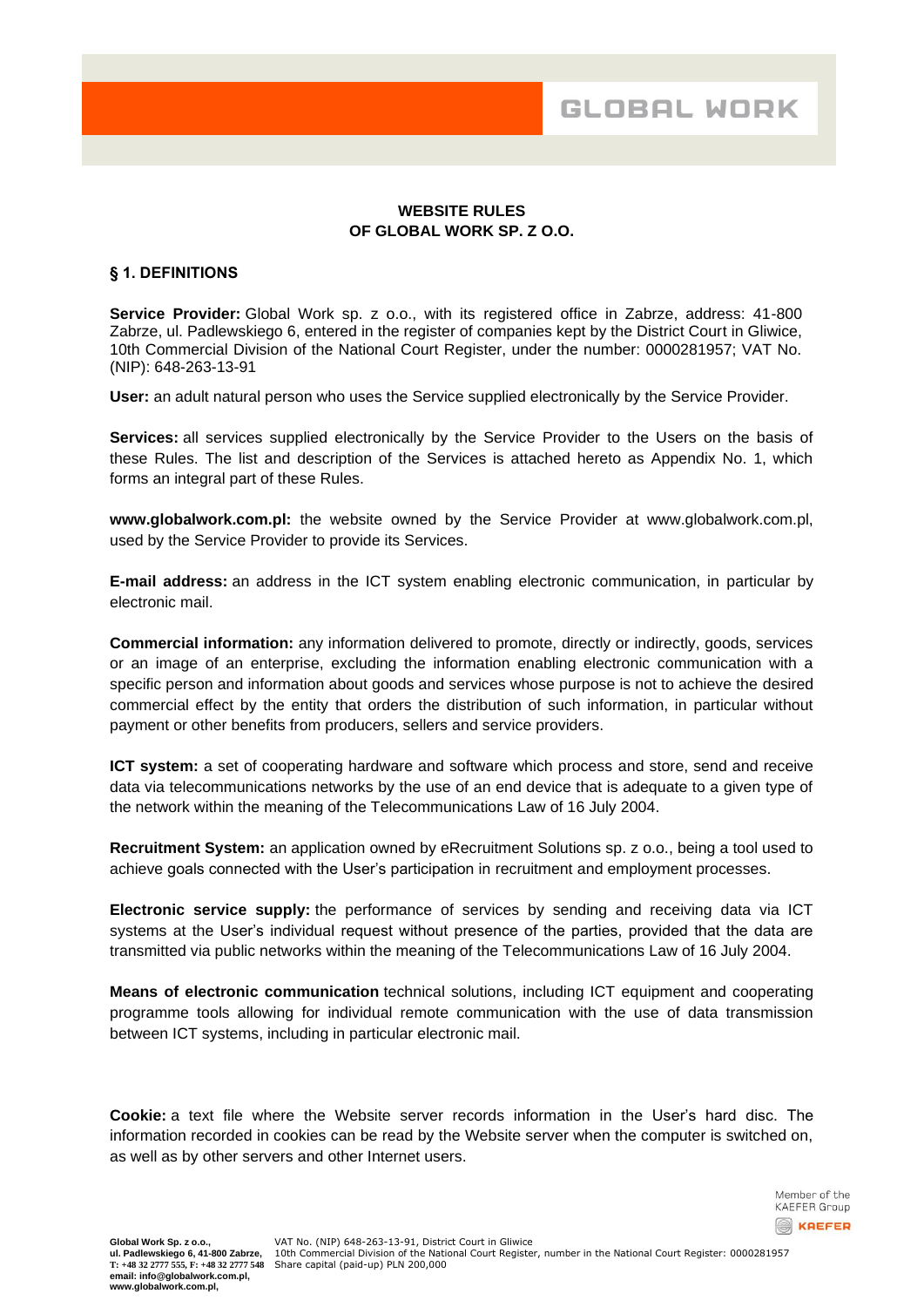**IP address:** as a rule, a unique number of each computer connected to any computer network. The IP number can be fixed for a computer (static) or can be assigned temporarily (dynamic) or can be changed from time to time by the Internet service supplier for the User.

# **§ 2. GENERAL REGULATIONS**

1. These Rules set out:

a) rights and obligations of the Service Provider and Users in relation to electronically supplied Services;

b) principles for the exclusion of liability of the Service Provider due to electronically supplied Services; c) principles for the protection of personal data of natural person using electronically supplied Services.

2. The Service Provider supplies the Services electronically in accordance with these Rules.

3. The User must comply with these Rules from the moment they take any activity to use the Services.

# **§ 3. REGISTRATION**

1. The Service Provider will supply the Services fully provided that the User fills out an application form available on www.globalwork.com.pl.

2. Only adult persons can apply for jobs offered on the Website.

3. By filling out the registration form, the User represents that:

a) data given in the form are complete and true;

b) the data do not violate any third-party rights;

c) the User has familiarised and commits themselves to comply with these Rules.

# **§ 4. TERMS OF SERVICE PROVISION BY THE SERVICE PROVIDER**

1. Technical requirements of cooperation with the Service Provider's ICT system are as follows:

a) Internet access;

b) a web browser capable of displaying hypertext HTML documents with enabled cookies on the screen.

2. The Service Provider commits itself to provide top quality services. The Service Provider is not, however, liable for disturbances in the operation of the Website caused by force majeure, hardware failure or the User's unpermitted interference, even if they contribute to the loss of the User's data.

3. The Service Provider will use all efforts to ensure that its Website is free of errors and defects posing a threat to the Users. However, given the specific character of its activity consisting in the maintenance of the Website, the Service Provider does not warrant that the Website will be always free of errors and defects.

4. The Service Provider commits itself to start providing the Services chosen by the User immediately upon the receipt and verification of the User's registration form.

# **§ 5. RIGHTS AND OBLIGATIONS OF THE SERVICE PROVIDER AND USERS**

1. The Service Provider commits itself to provide the Services continuously and incessantly.

2. The Service Provider reserves the right to:

a) stop providing the Services temporarily for the purpose of maintenance or modification of the Website (www.globalwork.com.pl);

b) block access to the User's resources containing erotic, pornographic contents or illegal software or information about the acquisition of illegal software, and any other contents that are contrary to law, principles of morality or legitimate interests of the Service Provider.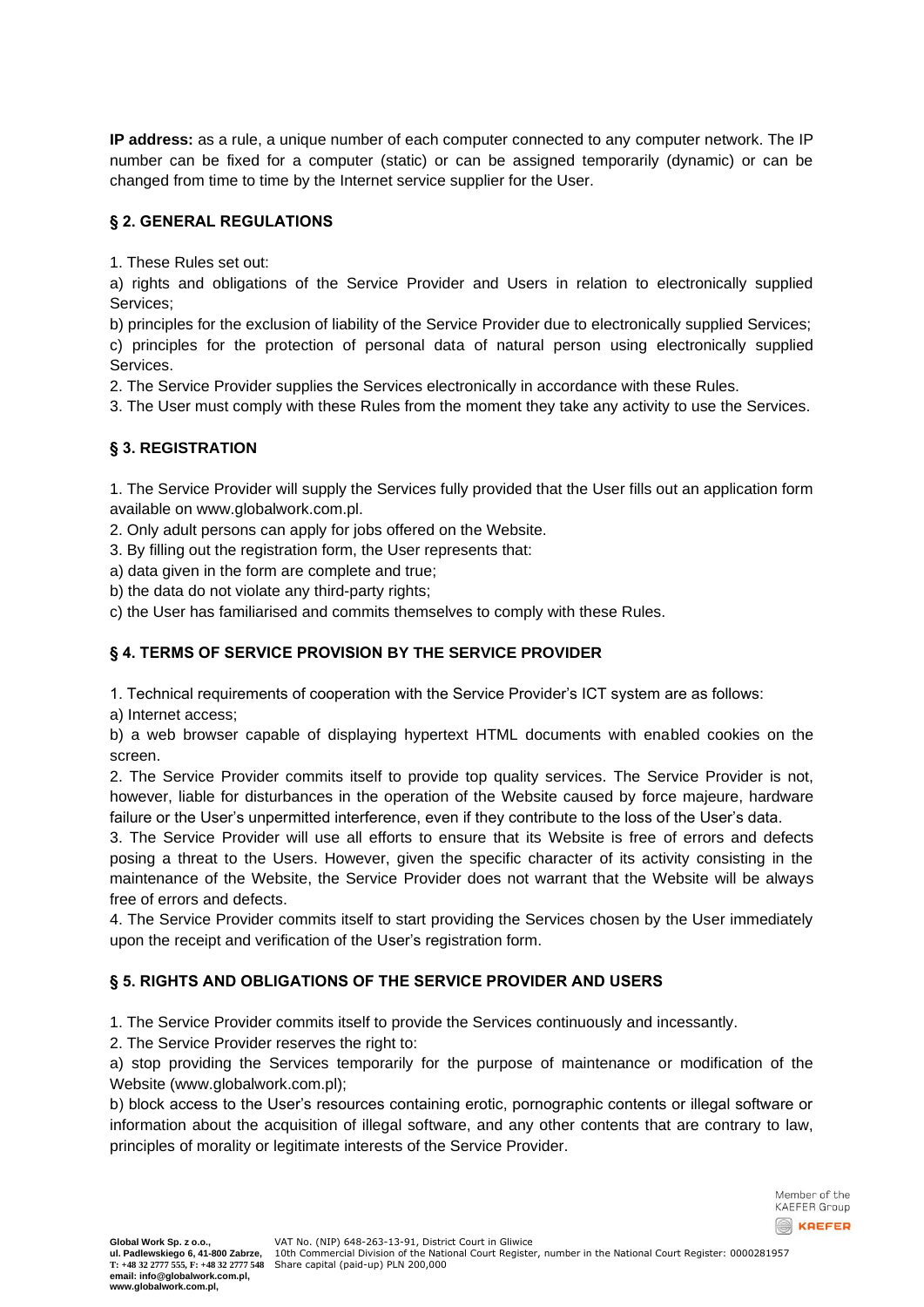3. The Users must not upload illegal contents and use the Services available on www.globalwork.com.pl for purposes contrary to law or principles of morality or violating third party personal interests or the Service Provider's legitimate interests.

4. No contents can be downloaded from databases made available on www.globalwork.com.pl and used, fully or partially, by unauthorised persons.

5. The Service Provider does not allow for copying, modifying, distributing, transmitting or using any contents made available on the Website otherwise than permitted.

## **§ 6. LIABILITY**

1. The Service Provider and Users must repair damages suffered by the other party due to nonperformance or inadequate performance of their obligations hereunder, unless such non-performance or inadequate performance results from circumstances the party is not liable for.

2. If the Service Provider has received an official notice of illegal storage of data provided by the User and blocked access to such data, it is not liable towards the User for damages arising from the prevention of the access to those data.

3. If the Service Provider has received a reliable notice of illegal storage of data provided by the User and blocked access to such data, it is not liable towards the User for damages arising from the prevention of the access to those data, provided that it has immediately notified the User of the intended access blockade.

4. The Service Provider is not liable for any damages arising from the suspension of the services if this results from its inability to provide the services through the User's fault.

5. The Service Provider is not liable for:

a) any damages caused to third parties as a result of the use of the Services by the Users contrary to these Rules or legal regulations;

b) information and materials downloaded and sent via the Internet by the Users;

c) the loss of data by the Users as a result of external factors (e.g. failure of cable, hardware, software, etc.) or other circumstances being beyond the Service Provider's control (actions by third parties);

d) damages resulting from the discontinuity of Service provision as a consequence of circumstances that the Service Provider is not liable for (force majeure, actions and omissions of third parties, etc.);

e) the Users giving untrue or incomplete information in the registration form;

f) the Users violating the terms and conditions of these Rules.

### **§ 7. MISCELLANEOUS**

- 1. These Rules come into force as of 25 May 2018.
- 2. The Service Provider will notify the Users of the new version of the Rules on [www.globalwork.com.pl.](http://www.globalwork.com.pl/)
- 3. These Rules are governed by Polish law.
- 4. All disputes arising from these Rules will be resolved by a Polish common court.
- 5. All matters not provided for herein are governed by the Electronically Supplied Services Act, the Personal Data Protection Act, the Civil Code and other absolutely applicable legal regulations.
- 6. Appendix No. 1 forms an integral part of these Rules and amendments to Appendix No. 1, including the change of the scope or type of services, do not form an amendment to these Rules.
- 7. The Website and all (text, graphical, audio and video) information, images, icons, software, designs, applications, calculators, models and other elements available on or via the Website are owned by Global Work Sp. z o.o. and, as such, are subject to protection set forth by Polish, European and international law.

Katarzyna Piniecka Member of the Board of Directors